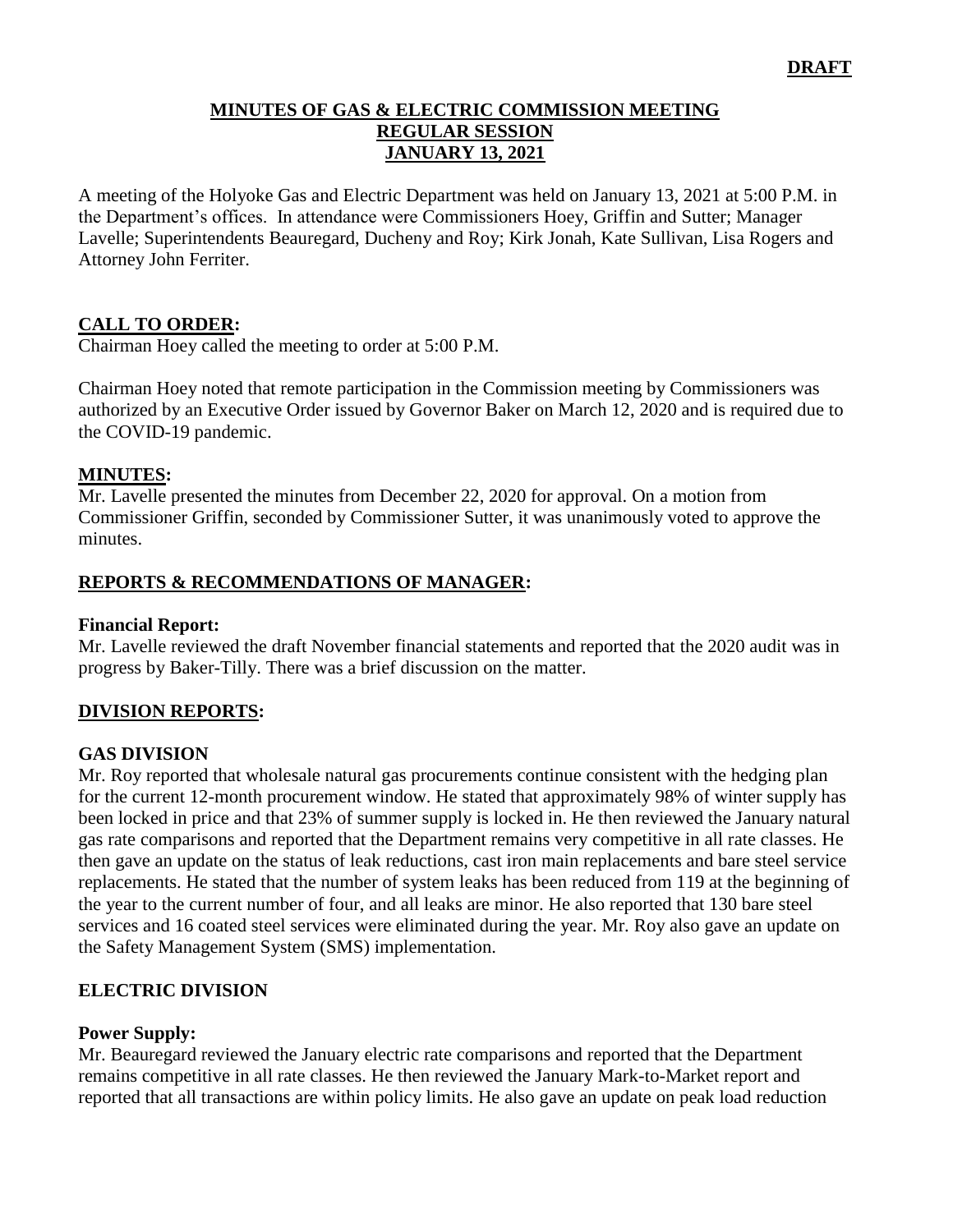activities and an update on the Citizens and Convergent Energy Battery Storage projects, as well as the ESG load reduction project. There was a brief discussion on the matter.

Mr. Lavelle reported that during the first week of the new year the State legislature issued the long awaited Climate Bill and the Governor issued the 2050 Decarbonization Road Map along with an Interim Clean Energy and Climate Plan for 2030. He stated that the Climate bill requires the State to achieve net zero emissions by 2050, and to achieve a 50% emission reduction from 1990 levels by 2030 and a 75% emission reduction, from 1990 levels, by 2040. He stated that the bill also includes the following provisions:

- Mandates emissions sub-limits for six high-priority sectors of the economy: electric power, transportation, commercial and industrial heating and cooling, residential heating and cooling, industrial processes, and natural gas distribution and service.
- Writes environmental justice into Massachusetts law, defining environmental justice populations and providing new tools and protections for affected neighborhoods.
- Provides \$12 million in new annual funding for Mass CEC for clean energy workforce development for minority-owned and women-owned small businesses, environmental justice communities, and fossil fuel workers.
- To aid in achieving limits and sub-limits, sets numerical benchmarks for adoption of electric vehicles, charging stations, solar technology, energy storage, heat pumps, anaerobic digestors, and other breakthrough solutions.
- Creates a first-time greenhouse gas emissions standard for municipal lighting plants, requiring them to purchase 50% non-emitting electricity by 2030 and get to "net zero" emissions by 2050. Imposes a moratorium on wood-to-energy facilities of the kind contemplated in Springfield, MA, preventing them from qualifying as "non-carbon emitting" resources for five years. Directs EEA to conduct a new study of the impact of biomass on greenhouse gas emissions and public health.
- Encourages natural gas utilities to get into new lines of work, by authorizing them to pilot "renewable thermal energy sources, systems or technologies capable of substituting for fossilfueled natural gas" -- geothermal heating and cooling on a district-wide scale.
- To help drive down emissions from common household and commercial appliances, sets Massachusetts appliance efficiency standards according to California precedents and future federal standards.
- Addresses natural gas safety:
	- $\checkmark$  Requires the DPU to issue new regulations relative to training and certifying utility contractors;
	- $\checkmark$  Instructs the DPU to set standards for maintaining gas distribution maps and records;
	- $\checkmark$  Increases the penalties for failure to restore service after emergencies;
	- $\checkmark$  Raises the cap on civil penalties for gas pipeline safety violations, allowing for fines in excess of those set by federal law;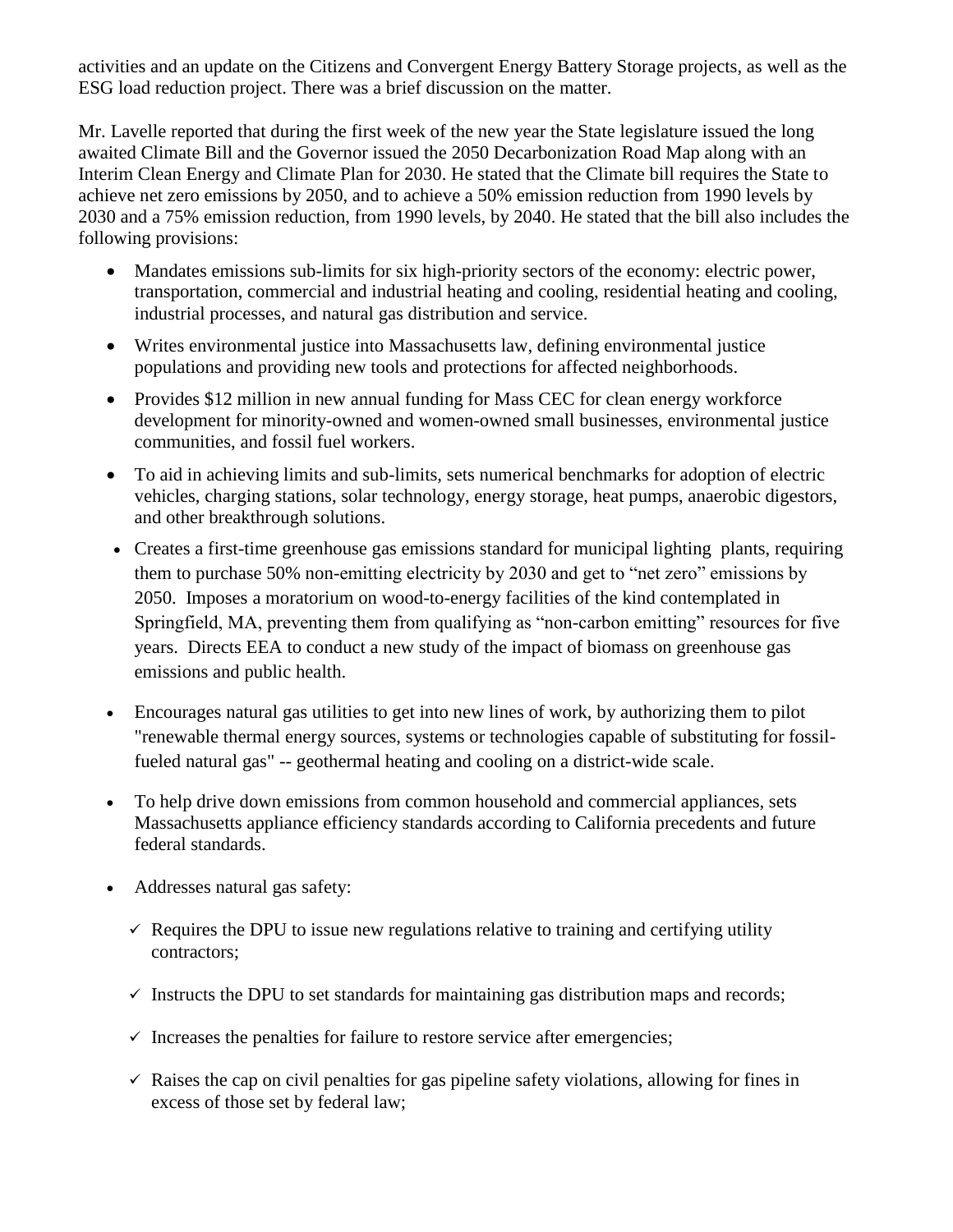$\checkmark$  Strengthens gas company plans to address aging and leaking infrastructure, by setting interim targets for reducing gas leak rates and authorizing the DPU to levy fines for non-compliance.

He further stated that the 2050 Decarbonization Roadmap calls for a balanced clean energy portfolio that including significant offshore wind resource, widespread electrification of transportation and building heating, a requirement that all new cars and passenger trucks sold in Massachusetts be zeroemission vehicles starting in 2035, new long-term declining emissions caps for heating fuels like natural gas and oil, scaling up offshore wind generation by more than 15 times from the 1,600 megawatts already under contract to 25 gigawatts by 2050, and the creation of a new net-zero stretch building energy code.

# **TRANSMISSION & DISTRIBUTION**

Mr. Beauregard reported that all non-emergency field work that requires access to a customer premise continues to be suspended until further notice due to the COVID-19 outbreak. He reported that all 2020 project commitments had been substantially completed by year-end, with three projects completed since the last Commission meeting. He stated that the Meter Data Management System was placed into production; the final three backyard services were completed; and the arc flash tripping task was substantially completed. Mr. Beauregard then gave an update on the RNS reconstitution issue. There was a brief discussion on the matter.

## **ELECTRIC PRODUCTION**

Mr. Ducheney reported that 2020 hydro generation was 6%, or 19,000 MWh, below plan due to low water flows. He stated that water flows have been favorable for generation since the first of the year and are just beginning to moderate over the past couple of days. He further reported that wholesale electricity prices are averaging approximately 20% higher than last year for the first two weeks of the year. He then gave an update on the Chemical Station re-habilitation work and the non-power solutions being implemented at Cobble Mountain Station. There was a brief discussion on the matter.

## **TELECOMMUNICATIONS**

Mr. Jonah gave an update on the status of sales activity, capital projects and help desk activity. There was a brief discussion on the matter.

## **CUSTOMER SERVICE**

Ms. Rogers gave an update on the new rebate structure and stated that the in-house process of rebates has been going smoothly since the beginning of the year. There was a brief discussion on the matter.

# **MARKETING AND COMMUNICATIONS**

Ms. Sullivan reported that staff continues to provide updates to employees regarding operational changes and required precautions to minimize risks related to the COVID-19 outbreak. She then gave an update on Fiber-to-the-Home communication strategy, website updates for energy conservation and community outreach efforts. There was a brief discussion on the matter.

**OLD BUSINESS:** None

**NEW BUSINESS:** None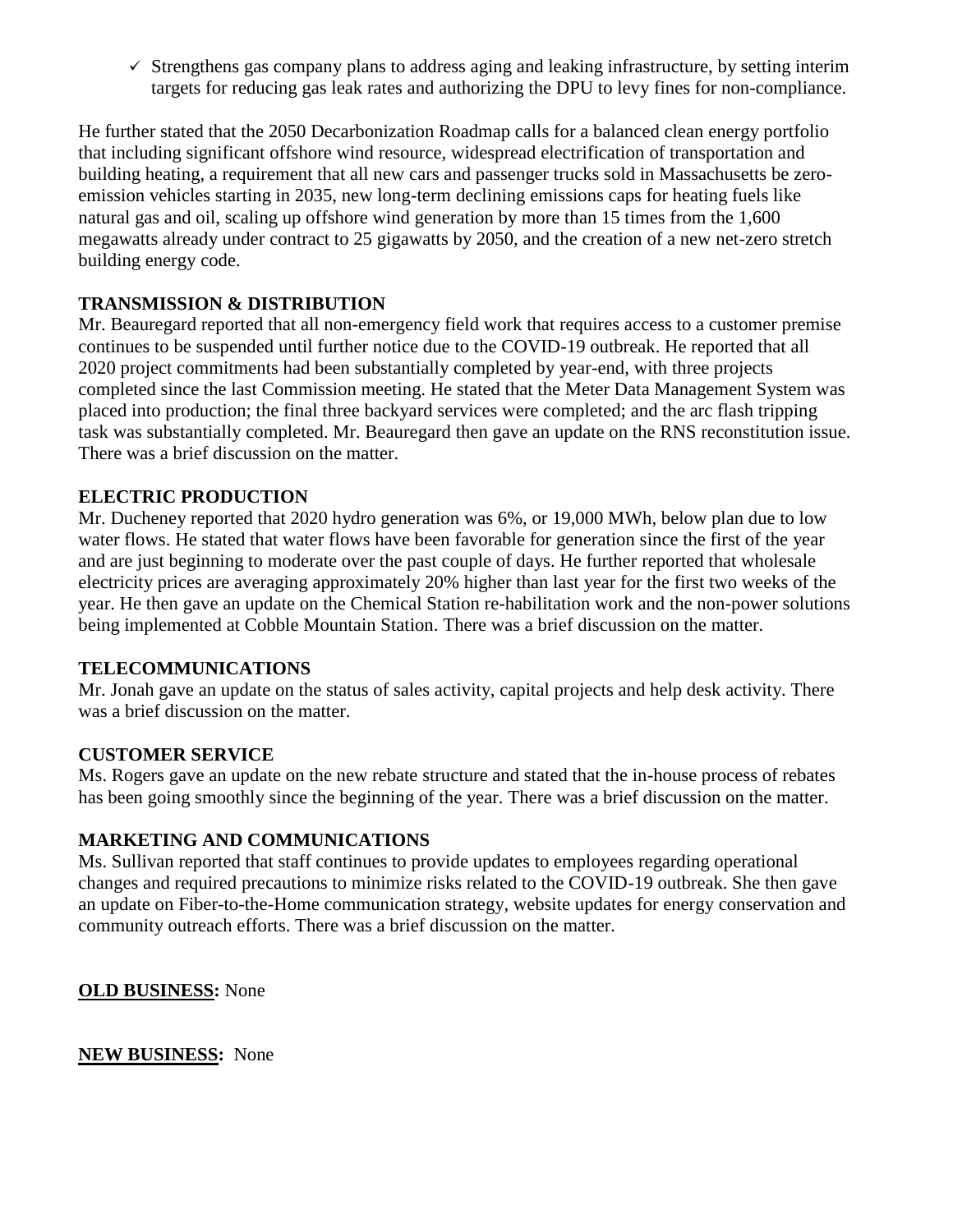## **BID AUTHORIZATIONS:**

**2021 ANNUAL CONTRACTS:** Mr. Lavelle requested authorization to solicit bids for the 2021 One-Time Purchases and Annual Contracts as outlined in the January 5, 2021 memorandum from Purchasing Coordinator, Chi Wong. After a brief discussion and on a motion from Commissioner Griffin, seconded by Commissioner Sutter, it was unanimously voted to authorize the bids per the recommendation of management.

# **BIDS RECEIVED:**

**LEASE OF COPIERS & SUPPORT SERVICES:** Mr. Lavelle recommended that the Commission award the contract for the Lease of Copiers & Support Services to Ricoh USA, Inc., the lowest qualified bidder meeting requirements for the solicitation. After a brief discussion and on a motion from Commissioner Griffin, seconded by Commissioner Sutter, it was unanimously voted to award the contract per the recommendation of management.

**HYDRAULIC TURBINE MECHANICAL MAINTENANCE & REPAIRS ON-CALL ANNUAL** 

**CONTRACT – EXTENSION:** Mr. Lavelle recommended that the Commission authorize a one year extension to the Hydraulic Turbine Mechanical Maintenance & Repairs On-Call Annual Contract with O'Connor Corporation, subject to a 3% increase in labor rates and all other terms and conditions the same as the existing contract. After a brief discussion and on a motion from Commissioner Griffin, seconded by Commissioner Sutter, it was unanimously voted to authorize the contract extension per the recommendation of management.

**2021 UTILITY LINE MATERIAL:** Mr. Lavelle recommended that the Commission award the contracts for Utility Line Material to the lowest qualified bidder meeting all requirements for each item as identified on the January 8, 2021 memorandum from Storekeeper Terrence Judd. After a brief discussion and on a motion from Commissioner Griffin, seconded by Commissioner Sutter, it was unanimously voted to award the contracts per the recommendation of management.

**ENGINEERING SERVICES – COBBLE MOUNTAIN BROOME GATE:** Mr. Lavelle recommended that the Commission authorize the expenditure of \$7,950 for engineering services required to engineer a plan to install an emergency generator at the Cobble Mountain Broome Gate. After a brief discussion and on a motion from Commissioner Griffin, seconded by Commissioner Sutter, it was unanimously voted to authorize the expenditure per the recommendation of management.

**SCADA PROGRAMMING SERVICES:** Mr. Lavelle recommended that the Commission authorize the expenditure of up to \$25,000 for SCADA Programming Services required for integrating new instrumentation to the SCADA system as well as any other unplanned programming work during the year. After a brief discussion and on a motion from Commissioner Griffin, seconded by Commissioner Sutter, it was unanimously voted to authorize the expenditure per the recommendation of management.

**SAFETY MANAGEMENT SYSTEM (SMS) GUIDES:** Mr. Lavelle recommended that the Commission authorize the expenditure of up to \$22,140 for Safety Management System (SMS) Guides, through the Blacksmith Group and Northeast Gas Association, and required to train employees to safely engineer and execute key distribution tasks as part of the Gas Division's SMS implementation. After a brief discussion and on a motion from Commissioner Griffin, seconded by Commissioner Sutter, it was unanimously voted to authorize the expenditure per the recommendation of management.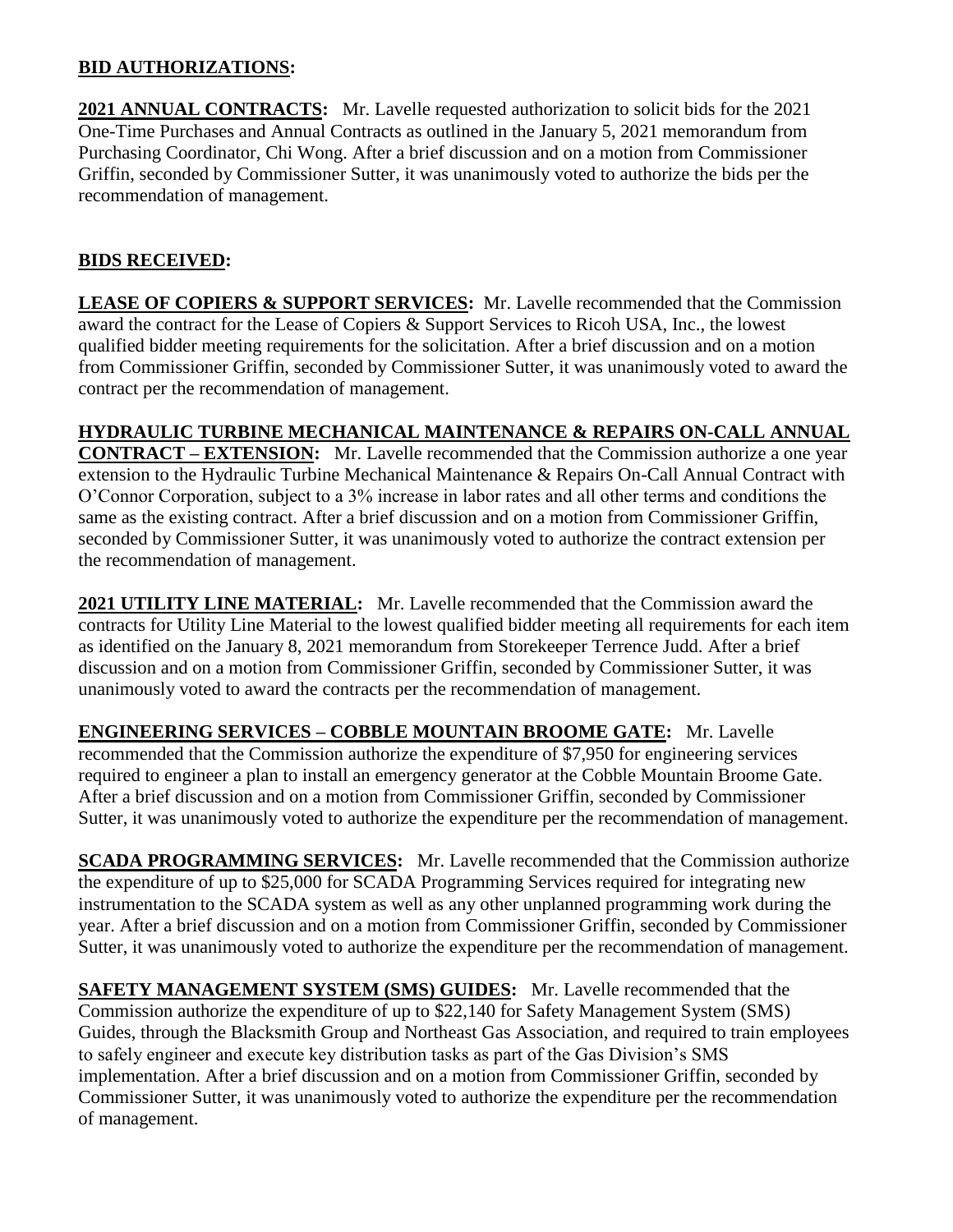**ENGINEERING SERVICES – HYDRO FISHWAY MANAGEMENT SUPPORT:** Mr. Lavelle recommended that the Commission authorize the expenditure of up to \$20,000 for Engineering Services required to support fishway operations for 2021 and to prepare and submit required reports to the environmental agencies. After a brief discussion and on a motion from Commissioner Griffin, seconded by Commissioner Sutter, it was unanimously voted to authorize the expenditure per the recommendation of management.

**115 KV VOLTAGE TRANSFORMERS – NORTH CANAL SUBSTATION:** Mr. Lavelle recommended that the Commission authorize the expenditure of up to \$150,150 for the replacement of eighteen (18) voltage transformers (VT's) at North Canal Substation plus two spares. He stated that the existing units were installed in 2012 when the substation was commissioned and that there was a catastrophic failure of one of the existing VT's on November 4, 2020 that caused significant damage. He stated that upon further testing, three of the remaining 17 units showed signs of significant deterioration. He stated that the units are on a preventive maintenance schedule for testing and the unit that failed, passed inspection tests in late 2015. Based on the apparent quick degradation of the units, staff is recommending that all units at North Canal Substation be replaced. He stated that the vendor (ABB) has acknowledged a "design issue" with the vintage VT's that installed at North Canal Substation and that a design modification has since been made to the high voltage shield design. He further reported that the units are no longer under warranty. Mr. Beauregard stated that staff has conducted an extensive investigation and has determined that another vendor, Trench, makes a similar item that is designed to the IEC – 61869 Arc Withstand standard, has a cast aluminum tank design, versus the welded steel design of the ABB units, and has no incidents of failure for any of their units in the field. Mr. Beauregard explained that, based on the unique Trench design, a sole source procurement is recommended and has been approved by Chi Wong, the Purchasing Coordinator. Commissioner Hoey suggested that staff work with Attorney Ferriter to pursue a claim against ABB due to the design defect, and Mr. Lavelle agreed. After a brief discussion and on a motion from Commissioner Griffin, seconded by Commissioner Sutter, it was unanimously voted to authorize the expenditure per the recommendation of management.

# **COMMUNICATIONS:**

01/08/21 – Draft Commission Meeting Minutes from 12/22/20 12/29/20 – JL/DD/Financial Statements, Balance Sheet November 2020 01/05/21 – JL/CW/Authorization to Bid – 2021 One Time Purchases & Annual Contracts 01/07/21 – JL/CW/Bid Recommendation – Lease of Copiers & Support Services 01/08/21 – JL/CW/Bid Recommendation – 2021 Utility Line Material 01/05/21 – JL/CW/Recommendation – Hydraulic Turbine Mechanical Maintenance & Repairs On-Call Annual Contract - Extension 01/07/21 – JL/CW/Purchasing Approval: Engineering Support – Cobble Broome Gate Emergency Generator 01/07/21 – BR/RB/Purchasing Approval: Gas SCADA Services 01/08/21 – BR/MK/Purchasing Approval: Professional Services to develop PSMS Enhancements 01/08/21 – PD/SL/Purchasing Approval: Hydro Fishway Management Support 01/11/21 – BB/SD/Purchasing Approval: N. Canal Substation 115kV Voltage Transformers Replacements

## **NEXT MEETING DATE:**

It was agreed that the next Commission meeting would take place on Tuesday, February 16, 2021 at 5:00 P.M.